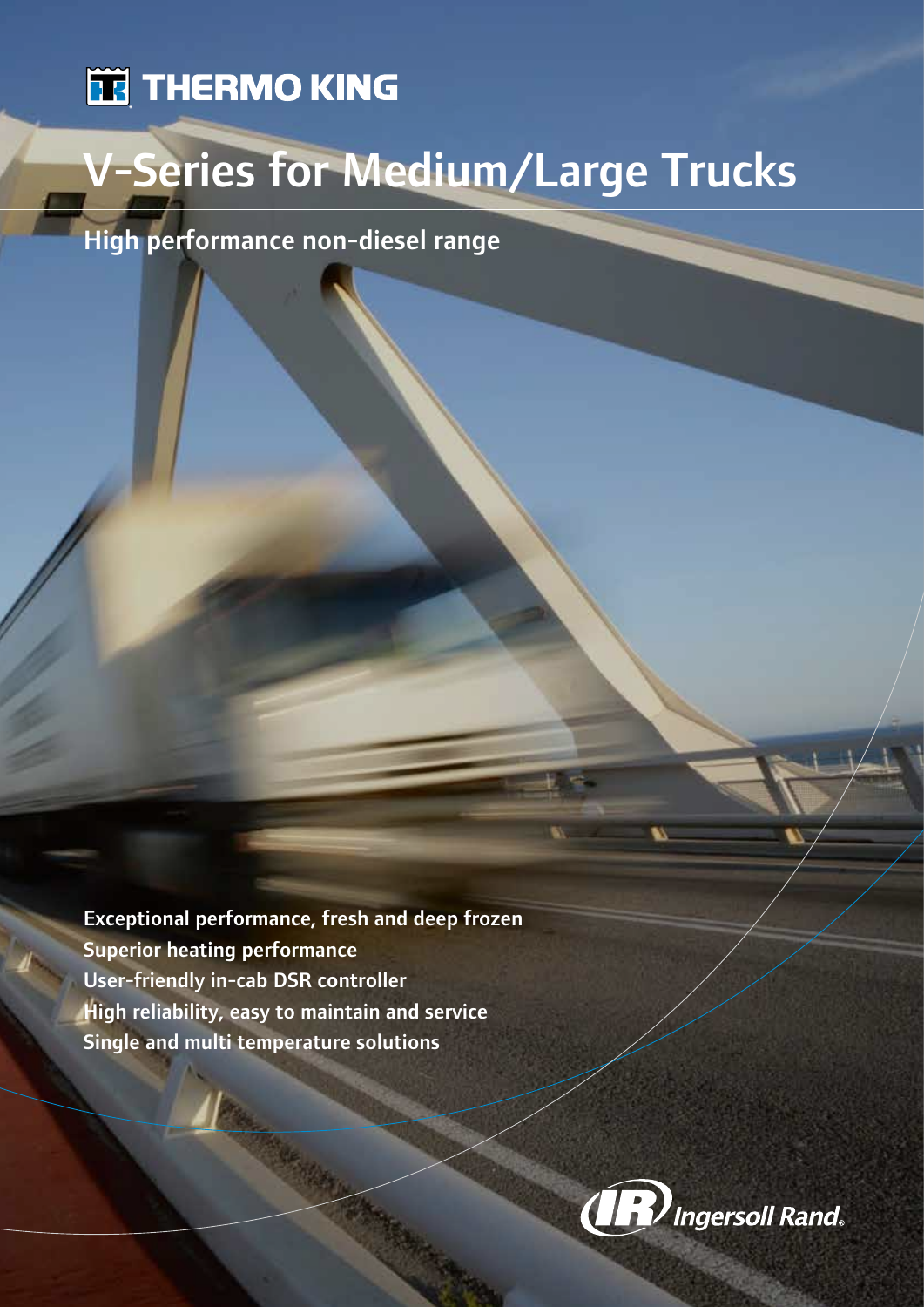The V-500, 600 and 800 Series offer a direct drive, non-diesel temperature control solution for operators of medium and large trucks in the 13 to 42  $m^3$  (frozen) and 30 to 54  $m^3$  (fresh) ranges.

# V-Series for Medium/Large Trucks Introduction



# CONTENT

For multi temperature applications, the V-500 and 800 Spectrum models are available. The range has minimal environmental impact as the refrigeration unit compressor is driven by the vehicle engine, offering exceptionally low noise and low emissions. All V-Series models share many common components, including the Direct Smart Reefer (DSR) controller.





# Key features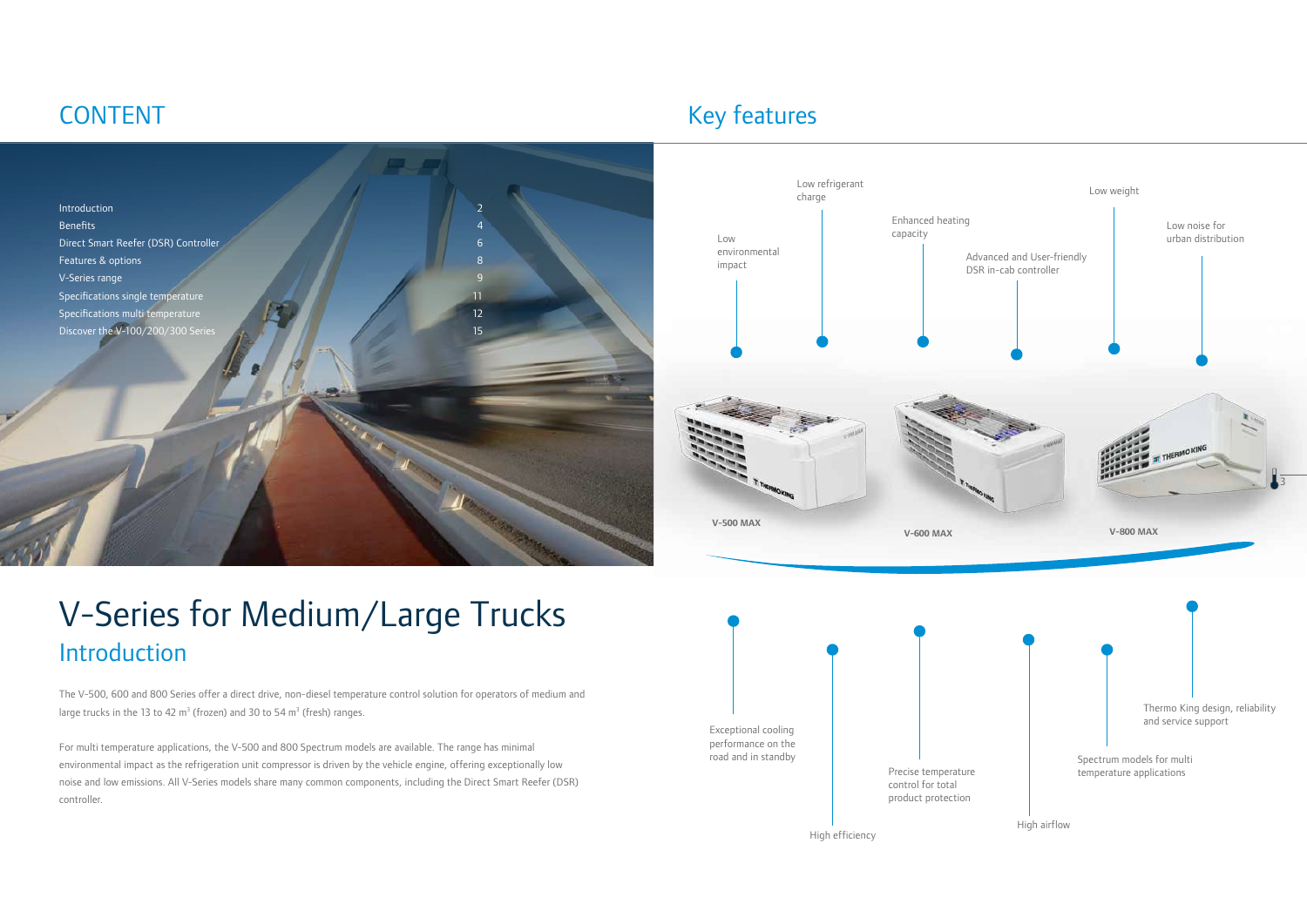**Fuel savings V-800 vs "Self-powered competitor"**





### Total flexibility

- Many standard features and options match all requirements:
- Refrigerant choice R-134a (V-500/800) or R404A (V-500/600/800) to suit your application set-point and ambient temperatures
- Electric standby
- Heating
- Multi temperature (V-500/800)

#### Optimized performance

• Low fuel consumption, carbon footprint and running costs More efficient evaporators and all-aluminium condenser coils (V-500/600) result in a significantly lower environmental impact

#### • Enhanced heating system

Improved hot gas system (V-500/600) and reverse cycle 4-way valve technology (V-800) to deliver exceptional performance under the most demanding conditions (i.e. low ambient, pharma applications)

• Exceptional cooling performance on the road and standby

Refrigeration expertise to provide solutions with faster and more efficient pull-down for quicker recovery

#### • High airflow evaporators

For better temperature distribution across the cargo to protect load integrity

#### **Low noise level**

Direct Drive technology allows a low noise solution for urban distribution

### Light design

• Lowest weight allows for higher payload and increased end user revenue

#### Low refrigerant charge

• Refrigeration circuit is designed to optimize refrigerant use in order to reduce Global Warming Potential (GPW) and equivalent CO<sub>2</sub> emissions resulting in tax benefits and reduced environmental impact

### **Efficiency**

• Designed for highest efficiency to reduce consumption and total life cycle cost of ownership

## Benefits **Benefits**

### V-500 SERIES

The V-500 Series comprises two-piece split units delivering top performance, reliability and ease-of-use. A small allaluminium condenser coil and a more compact and lighter system bring significant life cycle benefits. Decreased refrigerant volume reduces expense and allows faster charging of the system, resulting in lower labour costs and less environmental impact. The range has been designed to ease maintenance and service operations and improve aesthetic effect with plastic skins increasing resistance to corrosion.

V-600 SERIES

The V-600 Series is a more efficient range of vehiclepowered temperature control units. This results in a

delivers increased performance more efficiently. A more efficient evaporator and an all-aluminium condenser coil bring significant life cycle benefits. The V-500 and V-600 Series are equipped with the QP16 swash plate compressor

for ease of installation and drive kit availability.

#### V-800 SERIES

The V-800 Series delivers superior capacity, attaining optimal energy efficiency. The V-800 Series is the most powerful vehicle-powered range, both in cooling and heating modes, making it more efficient and sustainable. To provide environmentally-friendly solutions, the V-800 Series represents an unbeatable non-diesel alternative for large trucks, low noise and reduced weight.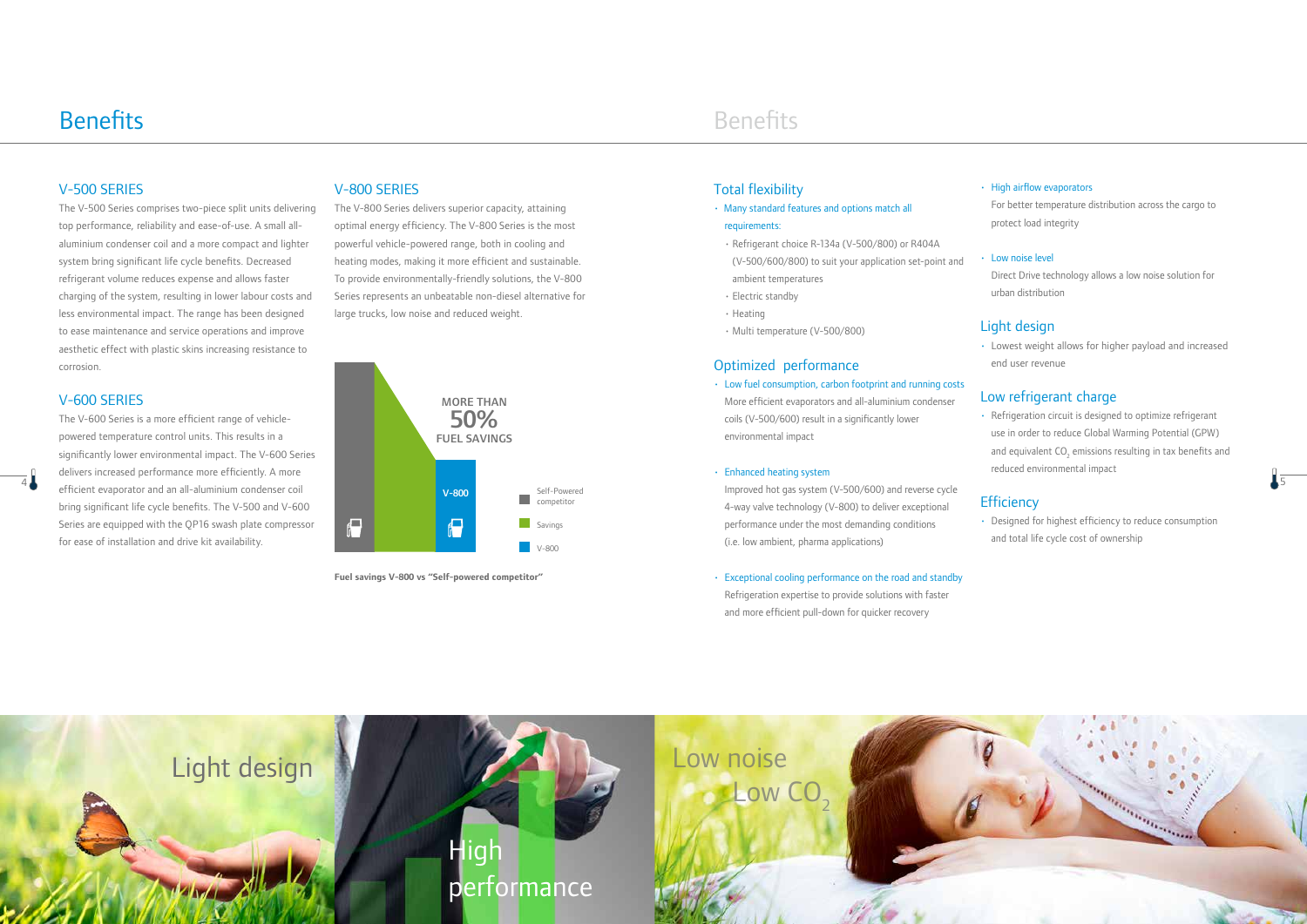

**Platform-II Control Box**

#### The DSR in-cab display

The DSR in-cab unit provides the ideal user interface. LCD technology with LED backlighting makes the screen easy to read in all light conditions. The operator can select from multiple functions to suit specific transport applications, ensure optimal temperature control and product integrity. In the event of a malfunction, an easily interpreted alarm code allows drivers to take rapid and appropriate remedial action. A bracket is provided for the DSR to be located in the optimum position in any cab configuration. An optional DIN adaptor is available for installation in the radio slot.

## Standard features **Example 2018** Thermo King Standard features **Example 2018** Thermo King

- temperature
- temperature is out of range
- $\sim$  6  $\sim$  7  $\sim$  7  $\sim$  6  $\sim$  7  $\sim$  7  $\sim$  7  $\sim$  7  $\sim$  7  $\sim$  7  $\sim$  7  $\sim$  7  $\sim$  7  $\sim$  7  $\sim$  7  $\sim$  7  $\sim$  7  $\sim$  7  $\sim$  7  $\sim$  7  $\sim$  7  $\sim$  7  $\sim$  7  $\sim$  7  $\sim$  7  $\sim$  7  $\sim$  7  $\sim$  7  $\sim$  7  $\sim$  7  $\sim$  7  $\sim$



### **New**

switch on/off each compartment



adjustable point range each compartment



improved door switch



single temp if required

### Programmable features

- Set point limits for optimum temperature range selection
- Set point lock to prevent the driver modifying a predetermined
- Temperature control band
- Out of range alarm for on-screen warning when the return air
- 
- Door switches to shut down the unit each time the door is opened, to help maintain the box temperature and protect the load
- Warning buzzer to alert the operator if the vehicle is started with the unit on electric standby or the door open
- Wintrac a Windows-based software package for configuration parameter editing in the field
- 
- Continuous monitoring of load and temperature control unit
- Automatic start-up in case of a power interruption on the road or in standby
- A full record via three hour metres of the number of hours:
	- that the unit has been switched on
	- that the vehicle-driven compressor has been running
	- that the electric standby compressor has been running
- Simple alarm codes with clear descriptions for quick diagnosis and reduced maintenance costs
- Maintenance reminders to encourage preventative maintenance and reduce downtime
- Manual or automatic defrost to schedule defrost initiation and termination to suit the application
- Tamper-proofing by removing the in-cab control panel after presetting
- Unit protection via time limited on/off cycles and overload protection to extend the life of electrical components and the compressor
- Constant airflow option during "null mode" to protect sensitive loads
- Automatic switchover between over-the-road battery operation and electric standby
- Vehicle battery protection with low voltage monitoring, sequential evaporator starts and "soft starting" during unit power-up to avoid power "spikes"
- Compressor protection with the optional "soft start" feature to increase engine compressor life
- Load protection by delaying evaporator start-up after defrosts, to avoid accidental water discharge into the load space

# Direct Smart Reefer (DSR) Controller Direct Smart Reefer (DSR) Controller

The DSR brings the latest in microprocessor-based intelligent control to Thermo King's vehicle powered product range. Its in-cab display is connected to a control board in the condenser module. Key features:

#### • Ease of use

- Flexible, modular and stylish
- Designed for error-free control and monitoring of the refrigeration unit from inside the cab

### The DSR control board

- A modular concept that separates control and power relay boards
- Improved reliability, serviceability and component replacement
- Lower service and maintenance costs

### Spectrum multi temperature features

- Each compartment can be switched on/off independently
- Improved door switch functionality allows each evaporator to be controlled independently so that only the compartment with the door open is turned off
- Set point range can be independently adjusted for each compartment
- Operation in single temperature mode selection if required for increased flexibility



**The DSR in-cab display** 

THERMO KING

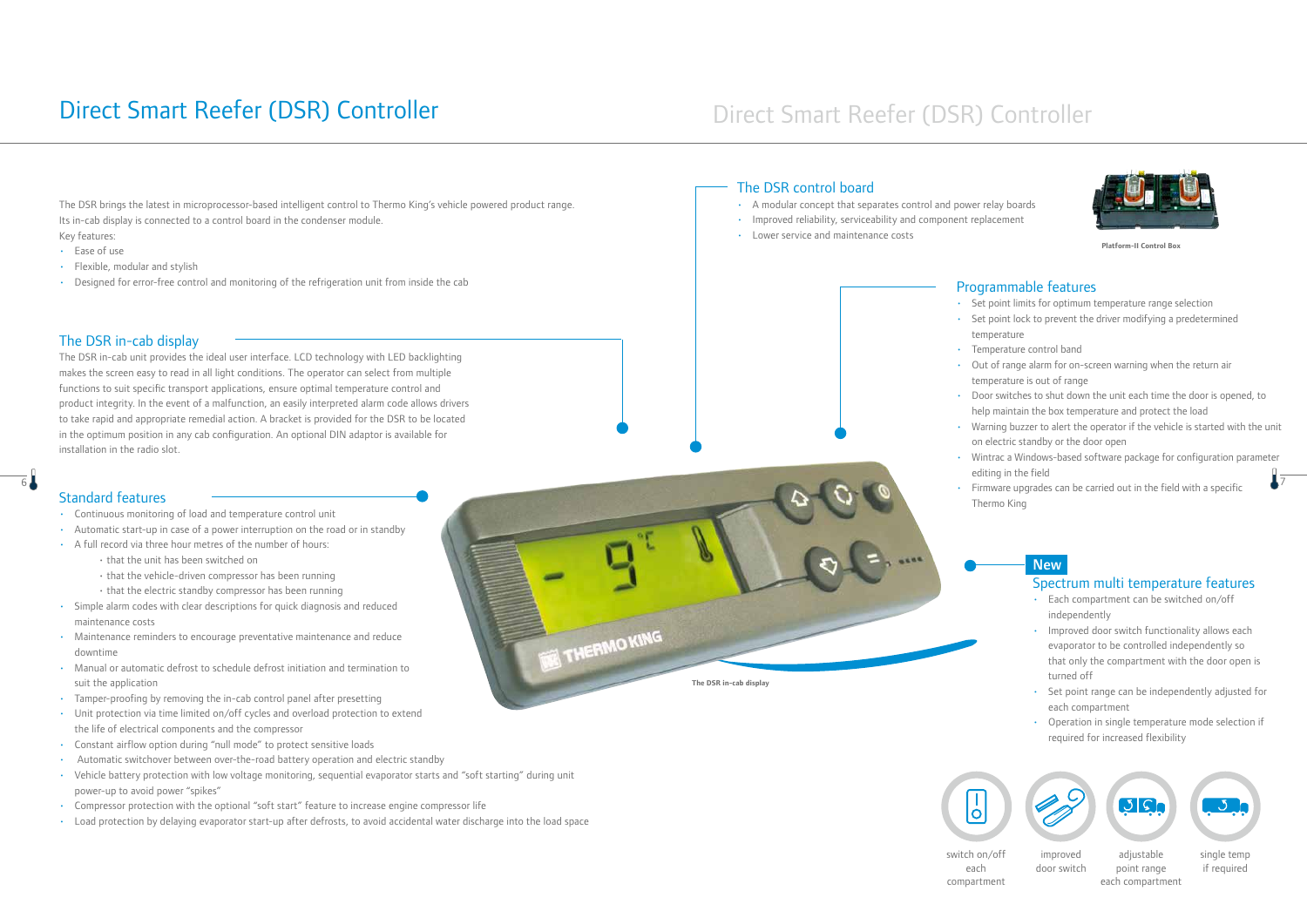#### TKDL data capture

- User-friendly temperature recorders
- Delivery and journey printouts at the touch of a button
- Approved to EN 12830, CE Mark and IP-65 standards

#### Wintrac (data analysis software)

User-friendly software compatible with DSR controller for configuration file downloads.

USB data logger Humidity, temperature and dewpoint recorder.

DataLogger Jr Programmable temperature recorder.

### Door switches

Reduce load temperature rise and save fuel when doors are opened.

#### Din adapter

### Hose Covers

Full protection of hoses and cables on the road and full resistance under all climate adversities. Designed with best aesthetics to promote brand image and with an exceptional durability. User-friendly installation (Only for chassis installations, no vans.).

#### Harness extension

The 2, 4 or 6 metre harness extension allows evaporators to be located to suit any customer needs with an extremely easy installation (plug-and-play connection) and provides full flexibility to position the evaporators especially in multi-temp applications.

| <b>FEATURES AND OPTIONS</b>                             | $V-500$<br><b>V-500 MAX</b><br><b>V-600 MAX</b> | <b>V-500 MAX</b><br><b>SPECTRUM</b> | $V-800$<br><b>V-800 MAX</b>                                | <b>V-800 MAX</b><br><b>SPECTRUM</b>                     |
|---------------------------------------------------------|-------------------------------------------------|-------------------------------------|------------------------------------------------------------|---------------------------------------------------------|
| <b>LIFE COST MANAGEMENT</b>                             |                                                 |                                     |                                                            |                                                         |
| ThermoKare service contracts                            | $\blacktriangle$                                | $\blacktriangle$                    | $\blacktriangle$                                           | $\blacktriangle$                                        |
| <b>DATA CAPTURE AND COMMUNICATIONS</b>                  |                                                 |                                     |                                                            |                                                         |
| TKDL data logger                                        | $\blacktriangle$                                | $\blacktriangle$                    | $\blacktriangle$                                           | ▲                                                       |
| Wintrac (data analysis software)                        | ▲                                               | ▲                                   | ▲                                                          | ▲                                                       |
| USB data logger                                         | $\blacktriangle$                                | ▲                                   | ▲                                                          | ▲                                                       |
| Datalogger Jr                                           | $\blacktriangle$                                | $\blacktriangle$                    | $\blacktriangle$                                           | $\blacktriangle$                                        |
| <b>LOAD PROTECTION</b>                                  |                                                 |                                     |                                                            |                                                         |
| Door switch                                             | $\triangle$                                     | $\triangle$                         | $\triangle$                                                | $\triangle$                                             |
| Din adapter                                             | $\triangle$                                     | $\triangle$                         | $\triangle$                                                | $\triangle$                                             |
| Hose cover<br>Harness extension 2 m/4 m/6 m             | $\triangle$                                     | $\triangle$                         | $\triangle$                                                | $\triangle$                                             |
| Hose extention 2 m/4 m/6 m                              | $\triangle$<br>$\bullet$                        | $\triangle$<br>$\triangle$          | $\bullet$<br>$\bullet$                                     | $\triangle$<br>$\bullet$                                |
|                                                         |                                                 |                                     |                                                            |                                                         |
| Not available<br>$\triangle$ Option: factory supplied   | ▲ Option: dealer supplied                       |                                     |                                                            |                                                         |
|                                                         |                                                 |                                     |                                                            |                                                         |
| <b>ThermoKare</b>                                       |                                                 | Din adapter                         |                                                            |                                                         |
| ThermoKare offers a complete selection of               |                                                 |                                     | The din adaptor box permits the adaption of the DSR        |                                                         |
| service contract solutions to manage maintenance        |                                                 |                                     | controller to the vehicle dashboard. The aesthetically     |                                                         |
| costs and hence total life cost of a unit.              |                                                 |                                     |                                                            | designed box allows the placement of the DSR controller |
|                                                         |                                                 |                                     | in any available radio slot compartment in the driver cab. |                                                         |
| <b>TKDL</b> data capture                                |                                                 |                                     |                                                            |                                                         |
| • User-friendly temperature recorders                   |                                                 | <b>Hose Covers</b>                  |                                                            |                                                         |
| Delivery and journey printouts at the touch of a button |                                                 |                                     | Full protection of hoses and cables on the road and        |                                                         |
| . Approved to FN 12830 CF Mark and IP-65 standards      |                                                 |                                     | full resistance under all climate adversities. Designed    |                                                         |

#### Hose extension

The 2, 4 or 6 metre hose extensions (includes corresponding splice connectors) are also on offer as option for remote evaporators.

# Features & options

| <b>V-Series range</b> |  |  |
|-----------------------|--|--|
|-----------------------|--|--|

| <b>FEATURES AND OPTIONS</b>                          | $V-500$<br><b>V-500 MAX</b><br><b>V-600 MAX</b> | <b>V-500 MAX</b><br><b>SPECTRUM</b> | $V - 800$<br><b>V-800 MAX</b> | <b>V-800 MAX</b><br><b>SPECTRUM</b> |
|------------------------------------------------------|-------------------------------------------------|-------------------------------------|-------------------------------|-------------------------------------|
| <b>LIFE COST MANAGEMENT</b>                          |                                                 |                                     |                               |                                     |
| ThermoKare service contracts                         | ▲                                               | ▲                                   |                               |                                     |
| <b>DATA CAPTURE AND COMMUNICATIONS</b>               |                                                 |                                     |                               |                                     |
| TKDL data logger                                     | ▲                                               | ▲                                   |                               |                                     |
| Wintrac (data analysis software)                     |                                                 |                                     |                               |                                     |
| USB data logger                                      | ▲                                               |                                     |                               |                                     |
| Datalogger Jr                                        |                                                 |                                     |                               |                                     |
| <b>LOAD PROTECTION</b>                               |                                                 |                                     |                               |                                     |
| Door switch                                          | $\triangle$                                     | $\triangle$                         | $\triangle$                   | $\triangle$                         |
| Din adapter                                          | $\triangle$                                     | $\triangle$                         | $\triangle$                   | $\triangle$                         |
| Hose cover                                           | $\triangle$                                     | $\triangle$                         | Δ                             | $\triangle$                         |
| Harness extension 2 m/4 m/6 m                        | $\triangle$                                     | $\triangle$                         |                               | $\triangle$                         |
| Hose extention $2 \text{ m}/4 \text{ m}/6 \text{ m}$ |                                                 | Δ                                   |                               |                                     |

### **ThermoKare**

✓ Included

X Not included

(1) Available in the following configurations: ES300+ES300, ES300+ES150 and ES300+2xES150 (2) Available in the following configurations: ES400+ES400, ES600+ES150 and ES600+2xES150

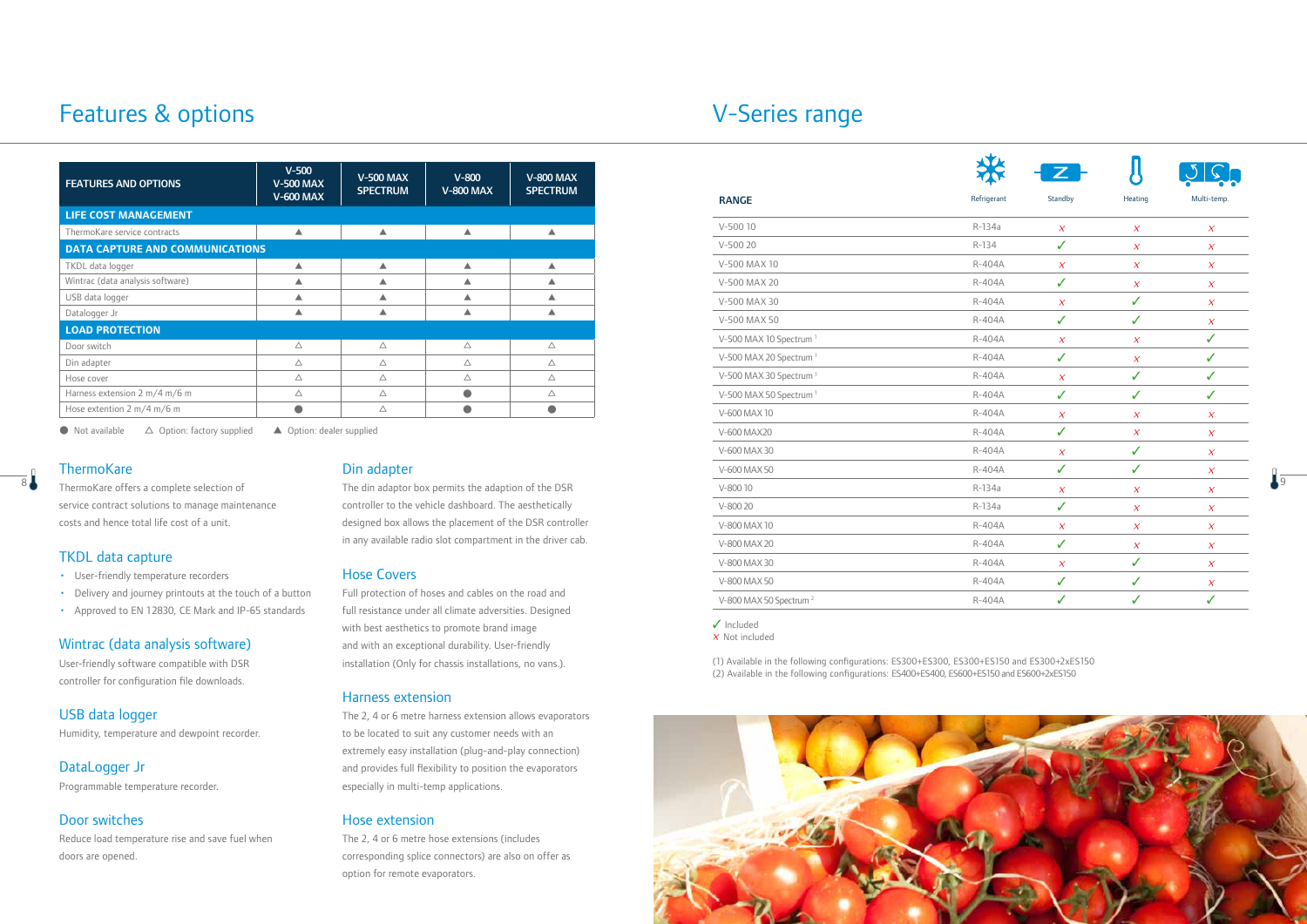# Specifications single temperature

|                                                                                                                                                                                                                                                                                                                                                                                                                                                                                                         |                          |                 |                            |                 |                                             | $^{\circ}$ C  | $0^{\circ}$ C<br>$-20^{\circ}$ C                                           | $0^{\circ}$ C         | $-20^{\circ}$ C | $0^{\circ}$ C                               | $-20^{\circ}$ C | $0^{\circ}$ C                    | $-20^{\circ}$ C | $0^{\circ}$ C<br>$-20^{\circ}$ C |
|---------------------------------------------------------------------------------------------------------------------------------------------------------------------------------------------------------------------------------------------------------------------------------------------------------------------------------------------------------------------------------------------------------------------------------------------------------------------------------------------------------|--------------------------|-----------------|----------------------------|-----------------|---------------------------------------------|---------------|----------------------------------------------------------------------------|-----------------------|-----------------|---------------------------------------------|-----------------|----------------------------------|-----------------|----------------------------------|
| <b>Model</b>                                                                                                                                                                                                                                                                                                                                                                                                                                                                                            |                          |                 | <b>Ambient temperature</b> |                 | Air return/on the road                      | W             | 3915<br>1655                                                               | 4890                  | 2630            | 5910                                        | 3280            | 5175                             |                 | 7790<br>4160                     |
|                                                                                                                                                                                                                                                                                                                                                                                                                                                                                                         | $30^{\circ}$ C           |                 |                            | 40°C            | Electric standby 50 Hz                      | W             | 3160<br>1090                                                               | 4215                  | 1830            | 4970                                        | 2550            | 4920                             | $\sim$          | 7030<br>3795                     |
|                                                                                                                                                                                                                                                                                                                                                                                                                                                                                                         | $+0/2$ °C                | $-20^{\circ}$ C | $+0/2$ °C                  | $-20^{\circ}$ C | HEATING CAPACITY: AT -18°C AMBIENT/2400 RPM |               |                                                                            |                       |                 |                                             |                 |                                  |                 |                                  |
| $V-500$                                                                                                                                                                                                                                                                                                                                                                                                                                                                                                 | 30                       | 13              | 21                         | 10              | On the road swash plate<br>compressor       | R-404A<br>(W) |                                                                            | 3600                  |                 | 4000                                        |                 |                                  |                 | 7030                             |
| V-500 MAX                                                                                                                                                                                                                                                                                                                                                                                                                                                                                               | 42                       | 25              | 29                         | 19              |                                             |               |                                                                            |                       |                 |                                             |                 |                                  |                 |                                  |
| V-500 MAX Spectrum                                                                                                                                                                                                                                                                                                                                                                                                                                                                                      | $\overline{\phantom{a}}$ | 22              |                            | 17              | Electric standby operation                  |               | $\overline{\phantom{a}}$                                                   | 3120                  |                 | 3200                                        |                 | $\overline{\phantom{a}}$         |                 | 6450                             |
| V-600 MAX                                                                                                                                                                                                                                                                                                                                                                                                                                                                                               | 48                       | 30              | 34                         | 24              | <b>AIRFLOW</b>                              |               |                                                                            |                       |                 |                                             |                 |                                  |                 |                                  |
| V-800 MAX Spectrum                                                                                                                                                                                                                                                                                                                                                                                                                                                                                      | $\overline{\phantom{a}}$ | 40              |                            | 30              | Airflow volume @ 0 pa static                | $m^3/h$       |                                                                            |                       |                 |                                             |                 |                                  |                 |                                  |
| $V-800$                                                                                                                                                                                                                                                                                                                                                                                                                                                                                                 | 44                       | $\sim$          | 31                         | $\sim$          | pressure                                    |               | 2200                                                                       | 2200                  |                 | 2580                                        |                 | 2680                             |                 | 2680                             |
| V-800 MAX                                                                                                                                                                                                                                                                                                                                                                                                                                                                                               | 54                       | 42              | 38                         | 34              | <b>WEIGHT</b>                               |               |                                                                            |                       |                 |                                             |                 |                                  |                 |                                  |
|                                                                                                                                                                                                                                                                                                                                                                                                                                                                                                         |                          |                 |                            |                 | Condenser w/o electric                      | kg            | 53                                                                         | 53                    |                 | 53                                          |                 | 100                              |                 | 100                              |
|                                                                                                                                                                                                                                                                                                                                                                                                                                                                                                         |                          |                 |                            |                 | standby                                     |               |                                                                            |                       |                 |                                             |                 |                                  |                 |                                  |
|                                                                                                                                                                                                                                                                                                                                                                                                                                                                                                         |                          |                 |                            |                 | Condenser with electric<br>standby          | kg            | 125                                                                        | 125                   |                 | 125                                         |                 | 160                              |                 | 160                              |
|                                                                                                                                                                                                                                                                                                                                                                                                                                                                                                         |                          |                 |                            |                 | Evaporator                                  | kg            | 25.5                                                                       | 25.5                  |                 | 28                                          |                 | 35                               |                 | 35                               |
|                                                                                                                                                                                                                                                                                                                                                                                                                                                                                                         |                          |                 |                            |                 | Swash plate compressor                      | kq            | 7.1                                                                        | 7.1                   |                 | 7.1                                         |                 | 8.5                              |                 | 8.5                              |
|                                                                                                                                                                                                                                                                                                                                                                                                                                                                                                         |                          |                 |                            |                 | <b>COMPRESSOR</b>                           |               |                                                                            |                       |                 |                                             |                 |                                  |                 |                                  |
|                                                                                                                                                                                                                                                                                                                                                                                                                                                                                                         |                          |                 |                            |                 | Model                                       |               | QP16                                                                       | QP16                  |                 | QP16                                        |                 | QP21                             |                 | QP21                             |
|                                                                                                                                                                                                                                                                                                                                                                                                                                                                                                         |                          |                 |                            |                 | Displacement                                | CC            | 163                                                                        | 163                   |                 | 163                                         |                 | 215                              |                 | 215                              |
|                                                                                                                                                                                                                                                                                                                                                                                                                                                                                                         |                          |                 |                            |                 | Number of cylinders                         |               | $\sqrt{2}$                                                                 | 6                     |                 | $\sqrt{2}$                                  |                 | 10                               |                 | $10 -$                           |
|                                                                                                                                                                                                                                                                                                                                                                                                                                                                                                         |                          |                 |                            |                 | <b>ELECTRIC STANDBY MOTOR</b>               |               |                                                                            |                       |                 |                                             |                 |                                  |                 |                                  |
|                                                                                                                                                                                                                                                                                                                                                                                                                                                                                                         |                          |                 |                            |                 | Voltage/phase/frequency                     |               | $400/3/50 - 380/3/60 - 230/3/50 - 230/3/60$                                | $230/1/50 - 230/1/60$ |                 |                                             |                 | $400/3/50 - 400/3/60 - 230/3/50$ | 230/3/60        |                                  |
|                                                                                                                                                                                                                                                                                                                                                                                                                                                                                                         |                          |                 |                            |                 | Rating                                      | kW            | 6.4 (400/3/50) 6.4 (400/3/50) 6.4 (400/3/50) 8.2 (400/3/50) 8.2 (400/3/50) |                       |                 |                                             |                 |                                  |                 |                                  |
| Recommendations are based on precooled loads and K value of 0.35 W/m <sup>2</sup> K is used for frozen goods (-20°C) and 0.5 W/m <sup>2</sup> K for fresh<br>qoods (+0/2°C), for a distribution of 8 hours. Recommendation for V-500 MAX Spectrum unit is based on ES300+ES300 configuration,<br>and ES400+ES400 for V-800 MAX Spectrum unit. Recommendations are not a quarantee of performance as there are many variables to<br>be considered. See your Thermo King dealer for complete information. |                          |                 |                            |                 | <b>REFRIGERANT CHARGE</b>                   |               |                                                                            |                       |                 |                                             |                 |                                  |                 |                                  |
|                                                                                                                                                                                                                                                                                                                                                                                                                                                                                                         |                          |                 |                            |                 | Charge                                      |               | 10:2.0<br>20:2.2                                                           | 10:2.1                |                 | 10:2.2<br>20/30:2.2 50:2.3 20/30:2.3 50:2.4 |                 | 10:4.55<br>20:4.85               |                 | 10/30:4.7<br>20/50:5             |
|                                                                                                                                                                                                                                                                                                                                                                                                                                                                                                         |                          |                 |                            |                 | <b>GENERIC</b>                              |               |                                                                            |                       |                 |                                             |                 |                                  |                 |                                  |
|                                                                                                                                                                                                                                                                                                                                                                                                                                                                                                         |                          |                 |                            |                 | Refrigerant                                 |               | R-134a                                                                     | R-404A                |                 | R-404A                                      |                 | R-134a                           |                 | R-404A                           |

## Unit selection guide



| <b>Model</b>       |                          |                                 | <b>Ambient temperature</b> |                   |
|--------------------|--------------------------|---------------------------------|----------------------------|-------------------|
|                    |                          | $30^{\circ}$ C                  | $40^{\circ}$ C             |                   |
|                    | $+0/2$ °C                | $-20^{\circ}$ C                 | $+0/2$ °C                  | $-20^{\circ}$ C   |
| $V-500$            | 30                       | 13                              | 21                         | 10                |
| V-500 MAX          | 42                       | 25                              | 29                         | 19                |
| V-500 MAX Spectrum | $\qquad \qquad$          | 22                              | $\overline{\phantom{a}}$   | 17                |
| V-600 MAX          | 48                       | 30                              | 34                         | 24                |
| V-800 MAX Spectrum | $\overline{\phantom{a}}$ | 40                              | $\overline{\phantom{0}}$   | 30                |
| $V - 800$          | 44                       | $\hspace{0.1mm}-\hspace{0.1mm}$ | 31                         | $\qquad \qquad =$ |
| <b>V-800 MAX</b>   | 54                       | 42                              | 38                         | 34                |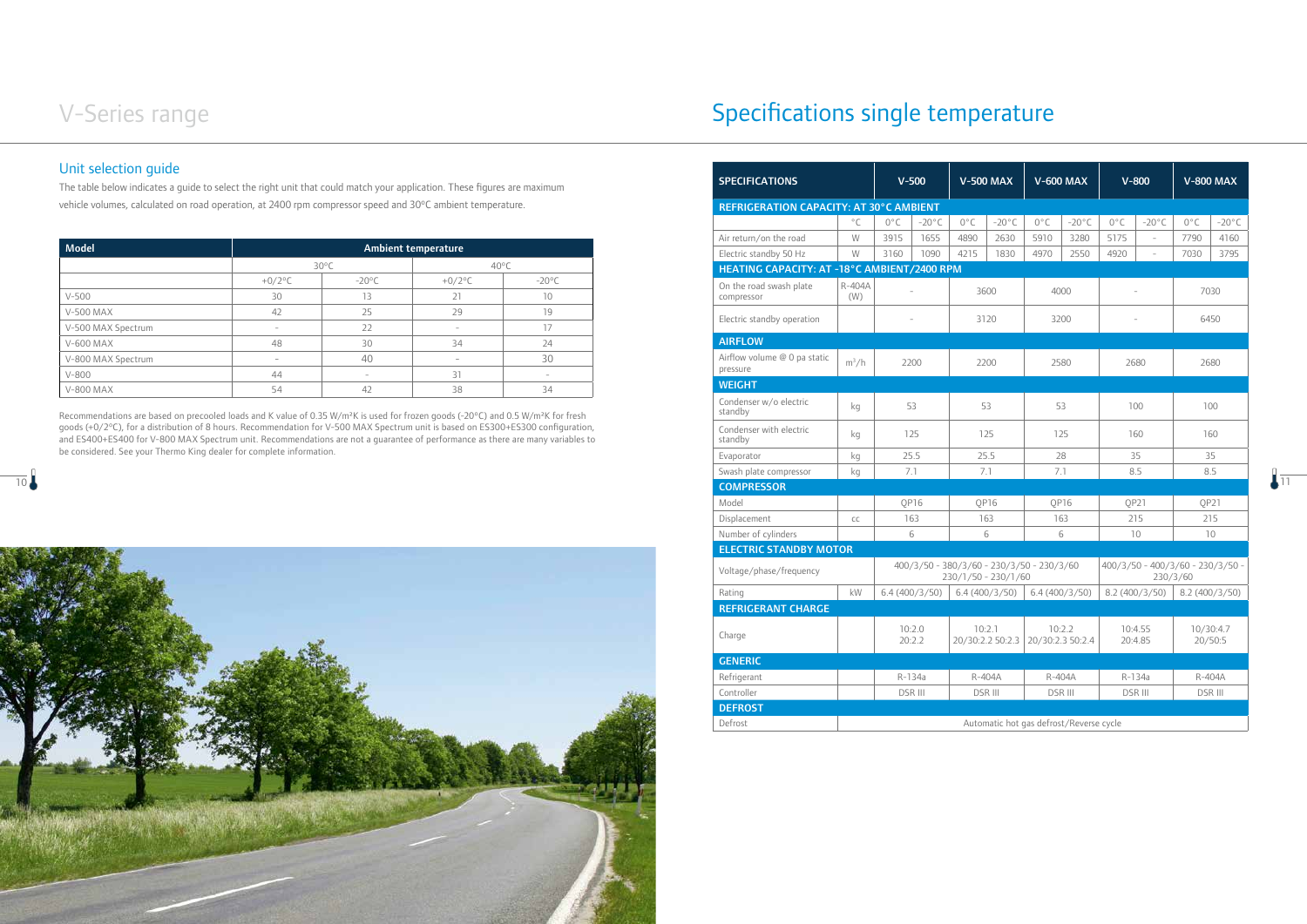## erature

| <b>SPECIFICATIONS</b>                               |              |               |                       |               | <b>V-800 MAX SPECTRUM</b>                                 |               |                 |                         |                 |
|-----------------------------------------------------|--------------|---------------|-----------------------|---------------|-----------------------------------------------------------|---------------|-----------------|-------------------------|-----------------|
| REFRIGERATION CAPACITY: AT 30°C AMBIENT             |              |               |                       |               |                                                           |               |                 |                         |                 |
|                                                     |              |               | ES400 MAX+            |               | ES600MAX+                                                 |               |                 | ES600 MAX+              |                 |
|                                                     |              |               | <b>ES400 MAX</b>      |               | ES150 MAX                                                 |               |                 | 2x ES150 MAX            |                 |
| Return air to evaporator                            | $^{\circ}$ C |               | $-20^{\circ}$ C       |               | $-20^{\circ}$ C                                           |               |                 | $-20^{\circ}$ C         |                 |
| Capacity on engine power                            | W            |               | 4395                  |               | 3850                                                      |               |                 | 4300                    |                 |
| Capacity on electrical stand                        | W            |               | 3595                  |               | 3385                                                      |               |                 | 3595                    |                 |
| REFRIGERATION CAPACITY: INDIVIDUAL COOLING CAPACITY |              |               |                       |               |                                                           |               |                 |                         |                 |
|                                                     |              |               | <b>ES400 MAX</b>      |               | <b>ES600 MAX</b>                                          | ES150 MAX     |                 |                         | 2 X ES150 MAX   |
| Return air to evaporator                            |              | $0^{\circ}$ C | $-20^{\circ}$ C       | $0^{\circ}$ C | $-20^{\circ}$ C                                           | $0^{\circ}$ C | $-20^{\circ}$ C | $0^{\circ}$ C           | $-20^{\circ}$ C |
| Capacity on engine power                            | W            | 5740          | 3300                  | 6765          | 3460                                                      | 3975          | 2270            | 5640                    | 2995            |
| Capacity on electrical stand                        | W            | 5300          | 3010                  | 6305          | 3110                                                      | 3850          | 2165            | 5045                    | 2705            |
| <b>HEATING CAPACITY</b>                             |              |               |                       |               |                                                           |               |                 |                         |                 |
| On the road                                         | W            |               |                       |               | 4500                                                      |               |                 |                         |                 |
| Electric standby operation                          | W            |               |                       |               | 4000                                                      |               |                 |                         |                 |
| <b>AIRFLOW</b>                                      |              |               |                       |               |                                                           |               |                 |                         |                 |
|                                                     |              |               | ES400 MAX + ES400 MAX |               | ES600 MAX + ES150 MAX                                     |               |                 | ES600 MAX + 2XES150 MAX |                 |
| On high speed engine operation                      | $m^3/h$      |               | 1760x2                |               | 2260+890                                                  |               |                 | 2260+(2x890)            |                 |
| <b>WEIGHT</b>                                       |              |               |                       |               |                                                           |               |                 |                         |                 |
| Condenser w/o electric standby                      | kg           |               |                       |               | 100                                                       |               |                 |                         |                 |
| Condenser with electric standby                     | kg           |               |                       |               | 160                                                       |               |                 |                         |                 |
| Evaporator ES600 MAX                                | kg           |               |                       |               | 28                                                        |               |                 |                         |                 |
| Evaporator ES400 MAX                                | kg           |               |                       |               | 20                                                        |               |                 |                         |                 |
| Evaporator 2 X ES150 MAX                            | kg           |               |                       |               | 25                                                        |               |                 |                         |                 |
| Evaporator ES150 MAX                                | kg           |               |                       |               | 12.5                                                      |               |                 |                         |                 |
| Swash plate compressor                              | kg           |               |                       |               | 8.5                                                       |               |                 |                         |                 |
| <b>COMPRESSOR</b>                                   |              |               |                       |               |                                                           |               |                 |                         |                 |
| Model                                               |              |               |                       |               | QP21                                                      |               |                 |                         |                 |
| Displacement                                        | CC           |               |                       |               | 215                                                       |               |                 |                         |                 |
| Number of cylinders                                 |              |               |                       |               | 10                                                        |               |                 |                         |                 |
| <b>ELECTRIC STANDBY MOTOR</b>                       |              |               |                       |               |                                                           |               |                 |                         |                 |
| Voltage/phase/frequency                             |              |               |                       |               | 400/3/50 - 230/3/50 - 400/3/60 - 230/3/60                 |               |                 |                         |                 |
| Rating                                              | kW           |               |                       |               | 8.2(400/3/50)                                             |               |                 |                         |                 |
| <b>REFRIGERANT CHARGE</b>                           |              |               |                       |               |                                                           |               |                 |                         |                 |
| Charge                                              | kg           |               |                       |               | ES400+ES400: 5.2 - ES600+ES150: 5.0 - ES600+2XES150: 5.15 |               |                 |                         |                 |
| <b>GENERIC</b>                                      |              |               |                       |               |                                                           |               |                 |                         |                 |
| Refrigerant                                         |              |               |                       |               | R-404A                                                    |               |                 |                         |                 |
| Controller                                          |              |               |                       |               | <b>DSR III</b>                                            |               |                 |                         |                 |
| <b>DEFROST</b>                                      |              |               |                       |               |                                                           |               |                 |                         |                 |
| Defrost                                             |              |               |                       |               | Automatic hot gas defrost                                 |               |                 |                         |                 |

| <b>SPECIFICATIONS</b>                               |              |                       |                 |                                                                 | <b>V-500 MAX SPECTRUM</b>     |               |                       |
|-----------------------------------------------------|--------------|-----------------------|-----------------|-----------------------------------------------------------------|-------------------------------|---------------|-----------------------|
| REFRIGERATION CAPACITY: AT 30°C AMBIENT             |              |                       |                 |                                                                 |                               |               |                       |
|                                                     |              | ES300 MAX+ES300 MAX   |                 |                                                                 | ES300 MAX+2xES150 MAX         |               | ES300 MAX+ES150 MAX   |
|                                                     |              |                       |                 |                                                                 |                               |               |                       |
| Return air to evaporator                            | $^{\circ}$ C | $-20^{\circ}$ C       |                 |                                                                 | $-20^{\circ}$ C               |               | $-20^{\circ}$ C       |
| Capacity on engine power                            | W            | 2390                  |                 |                                                                 | 2390                          |               | 2390                  |
| Capacity on electrical<br>stand                     | W            | 2005                  |                 |                                                                 | 2005                          |               | 2005                  |
| REFRIGERATION CAPACITY: INDIVIDUAL COOLING CAPACITY |              |                       |                 |                                                                 |                               |               |                       |
|                                                     |              | ES300 MAX             |                 | 2XES150 MAX                                                     |                               |               | ES150 MAX             |
| Return air to evaporator                            |              | $0^{\circ}$ C         | $-20^{\circ}$ C | $0^{\circ}$ C                                                   | $-20^{\circ}$ C               | $0^{\circ}$ C | $-20^{\circ}$ C       |
| Capacity on engine power                            | W            | 3585                  | 1930            | 3975                                                            | 2055                          | 2925          | 1580                  |
| Capacity on electrical                              |              |                       |                 |                                                                 |                               |               |                       |
| stand                                               | W            | 3385                  | 1745            | 3595                                                            | 1770                          | 2580          | 1380                  |
| <b>HEATING CAPACITY</b>                             |              |                       |                 |                                                                 |                               |               |                       |
| On the road                                         | W            |                       |                 |                                                                 | 3600                          |               |                       |
| Electric standby                                    |              |                       |                 |                                                                 |                               |               |                       |
| operation                                           | W            |                       |                 |                                                                 | 3120                          |               |                       |
| <b>AIRFLOW</b>                                      |              |                       |                 |                                                                 |                               |               |                       |
|                                                     |              | ES300 MAX + ES300 MAX |                 |                                                                 | ES300 MAX + 2XES150 MAX       |               | ES300 MAX + ES150 MAX |
| On high speed engine                                | $m^3/h$      | 2x1185                |                 |                                                                 | 1185+(2x700)                  |               | 1185+700              |
| operation                                           |              |                       |                 |                                                                 |                               |               |                       |
| <b>WEIGHT</b>                                       |              |                       |                 |                                                                 |                               |               |                       |
| Condenser w/o electric<br>standby                   | kg           |                       |                 |                                                                 | 53                            |               |                       |
|                                                     |              |                       |                 |                                                                 |                               |               |                       |
| Condenser with electric<br>standby                  | kg           |                       |                 |                                                                 | 125                           |               |                       |
| Evaporator ES300 MAX                                | kg           |                       |                 |                                                                 | 18                            |               |                       |
| Evaporator ES150 MAX                                | kg           |                       |                 |                                                                 | 12.5                          |               |                       |
| Swash plate compressor                              | kg           |                       |                 |                                                                 | 7.1                           |               |                       |
| <b>COMPRESSOR</b>                                   |              |                       |                 |                                                                 |                               |               |                       |
| Model                                               |              |                       |                 | OP 16                                                           |                               |               |                       |
| Displacement                                        |              |                       |                 |                                                                 | 163                           |               |                       |
| Number of cylinders                                 | CC           |                       |                 |                                                                 | 6                             |               |                       |
| <b>ELECTRIC STANDBY MOTOR</b>                       |              |                       |                 |                                                                 |                               |               |                       |
| Voltage/phase/frequency                             |              |                       |                 |                                                                 |                               |               |                       |
| Rating                                              | kW           |                       |                 | 400/3/50 - 230/3/50 - 230/3/60 - 230/1/50 - 230/1/60 - 380/3/60 | 6.4(400/3/50)                 |               |                       |
| <b>REFRIGERANT CHARGE</b>                           |              |                       |                 |                                                                 |                               |               |                       |
|                                                     |              |                       |                 |                                                                 |                               |               |                       |
| Charge                                              | kg           |                       |                 |                                                                 | $10:2.3 - 20/30:2.4 - 50:2.5$ |               |                       |
| <b>GENERIC (BOXLENGTH. REFRIGERANT)</b>             |              |                       |                 |                                                                 |                               |               |                       |
| Refrigerant                                         |              |                       |                 |                                                                 | R-404A                        |               |                       |
| Controller                                          |              |                       |                 |                                                                 | <b>DSR III</b>                |               |                       |
| <b>DEFROST</b>                                      |              |                       |                 |                                                                 |                               |               |                       |
| Defrost                                             |              |                       |                 | Automatic hot gas defrost                                       |                               |               |                       |

# Specifications multi temperature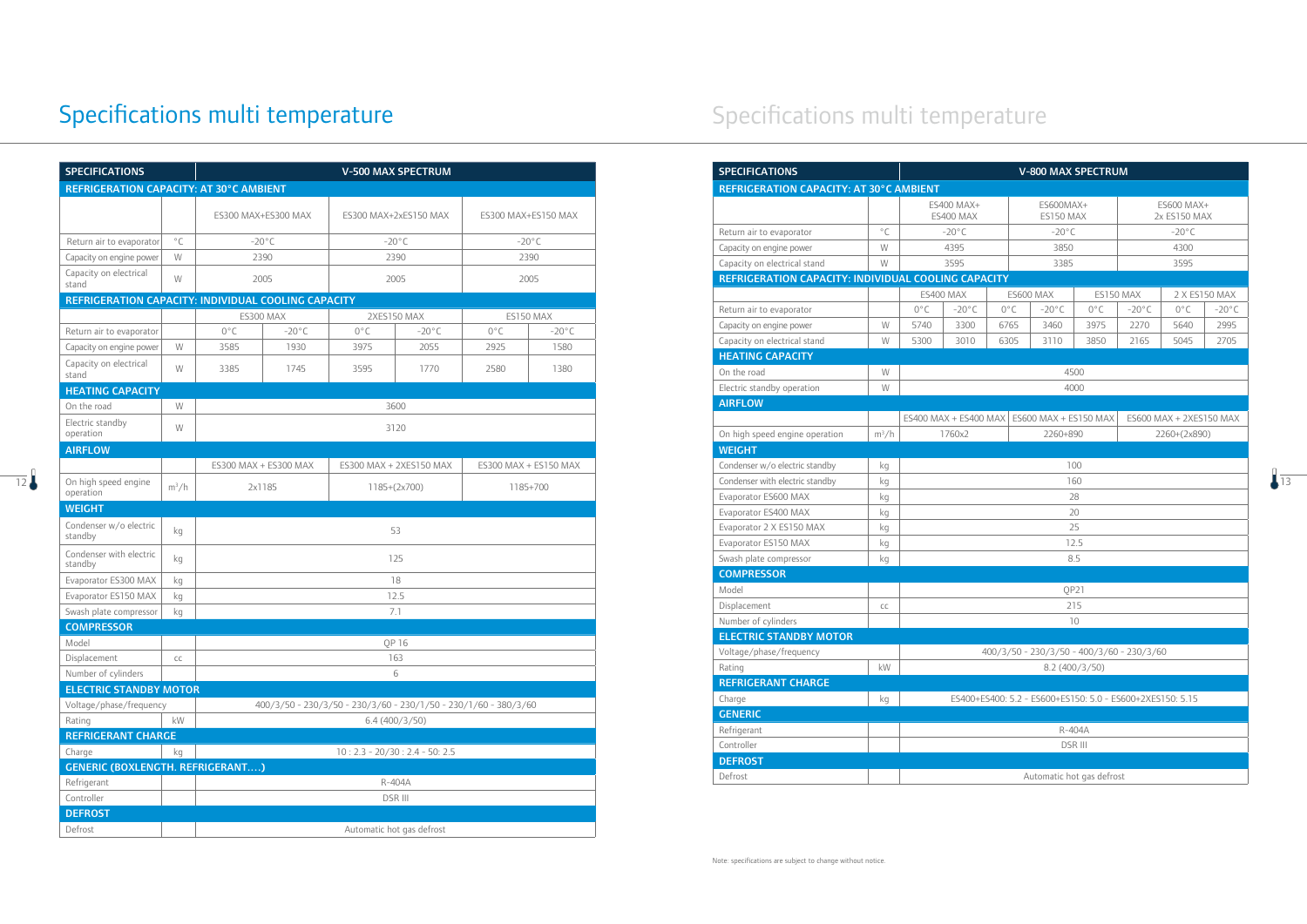





The V-Series product range from Thermo King also comprises products for smaller trucks and vans. Just like the larger Series, the V-100, V-200 and V-300 offer optimal performance while using less fuel and making less noise.

The range is suited to load spaces from 5 to 17  $m<sup>3</sup>$  (frozen) and from 12 to 28  $m<sup>3</sup>$  (fresh).

### Total flexibility

The V-100, V-200 and V-300 offer multiple options to suit every application including R-134a refrigerant for fresh loads/ high ambient and R-404A for frozen, electric standby operation and heating capability. The range includes Spectrum V-200 MAX and V-300 MAX models for multi temperature vehicles.

#### 14 **Form and function** Form and function

## High performance under any conditions

High capacity and airflow ensure superior temperature distribution as well as faster pull-down and temperature recovery to protect the product load after door openings.

### Ease of use

The V-100, V-200 and V-300 enjoy all the same advantages of the DSR in-cab controller including ease of use, flexibility and alarm functions.

Condenser modules are compact, stylish and aerodynamic. They can be installed on the vehicle roof or over the cab. Slim-line evaporators provide maximum load space, which is critical in smaller vehicles.





V-800/V-800 MAX/V-800 MAX Spectrum





ES400 MAX Evaporator



ES500 Ultra Slim Evaporator



ES800 Ultra Slim Evaporator



ES150 MAX Ultra Slim Evaporator



ES600 MAX Evaporator



ES300 MAX Ultra Slim Evaporator



ES150 MAX Ultra Slim Evaporator

#### Dimensions (mm)



ES600 MAX Evaporator



of defects in material and workmanship for the period of time specified in the applicable warranties. Specific terms of the Thermo King warranty are available on request.